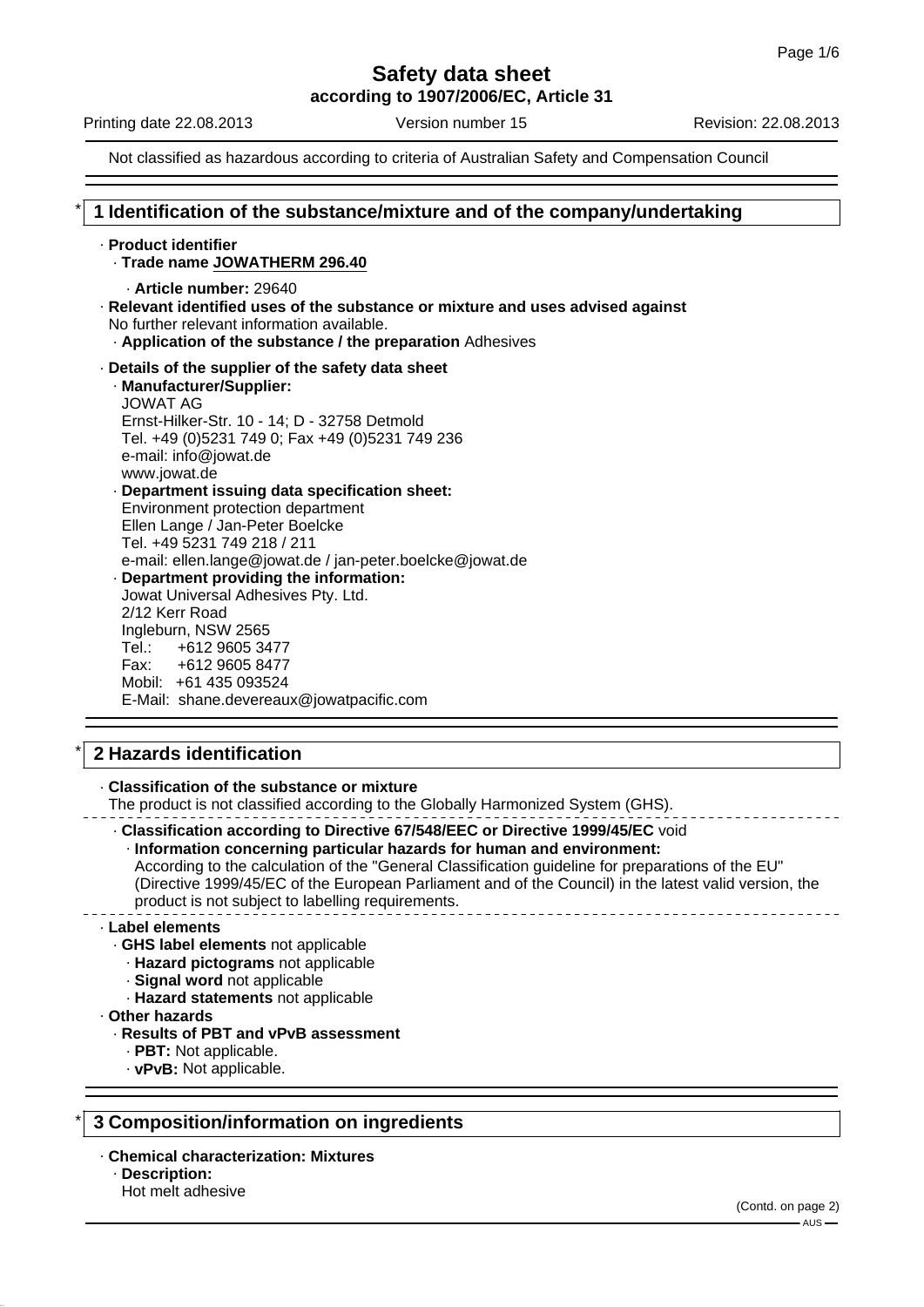# **Safety data sheet according to 1907/2006/EC, Article 31**

Printing date 22.08.2013 Version number 15 Revision: 22.08.2013

(Contd. from page 1)

# **Trade name JOWATHERM 296.40**

| Vinyl resin |                                          |                       |                |
|-------------|------------------------------------------|-----------------------|----------------|
|             | · Dangerous components:                  |                       |                |
|             | 471-34-1 calcium carbonate               |                       | $25 - 50\%$    |
|             | 26523-78-4   tris(nonylphenyl) phosphite | $\mathbb{E}$ N R50/53 | $0.1 - 0.25\%$ |
|             |                                          | $\otimes$ H400; H410  |                |

#### · **Additional information**

If any R-phrases (risk-phrases) are listed, please refer for the exact wording to section 16.

# \* **4 First aid measures**

#### · **Description of first aid measures**

- · **General information** No special measures required.
- · **After skin contact**
	- The product does not irritate the skin.
- After contact with the molten product, cool rapidly with cold water.
- Do not pull solidified product away from the skin.
- Seek medical treatment.
- · **After eye contact** Rinse opened eye for several minutes under running water.
- · **After swallowing** In case of persistent symptoms consult physician.

#### · **Most important symptoms and effects, both acute and delayed** No further relevant information available.

· **Indication of any immediate medical attention and special treatment needed** No further relevant information available.

# **5 Firefighting measures**

#### · **Extinguishing media**

- · **Suitable extinguishing agents**
- CO2, extinguishing powder or water jet. Fight larger fires with water jet or alcohol-resistant foam.
- · **Special hazards arising from the substance or mixture**

Can be released in case of fire

Carbon monoxide (CO)

Under certain fire conditions, traces of other toxic gases cannot be excluded.

· **Advice for firefighters**

· **Protective equipment:** Do not inhale explosion gases or combustion gases.

# \* **6 Accidental release measures**

· **Personal precautions, protective equipment and emergency procedures** Particular danger of slipping on leaked/spilled product.

- · **Environmental precautions:** No special measures required.
- · **Methods and material for containment and cleaning up:** Collect mechanically.
- Allow to solidify. Collect mechanically.
- · **Reference to other sections** See Section 7 for information on safe handling See Section 8 for information on personal protection equipment. See Section 13 for information on disposal. No dangerous materials are released.

(Contd. on page 3)

AUS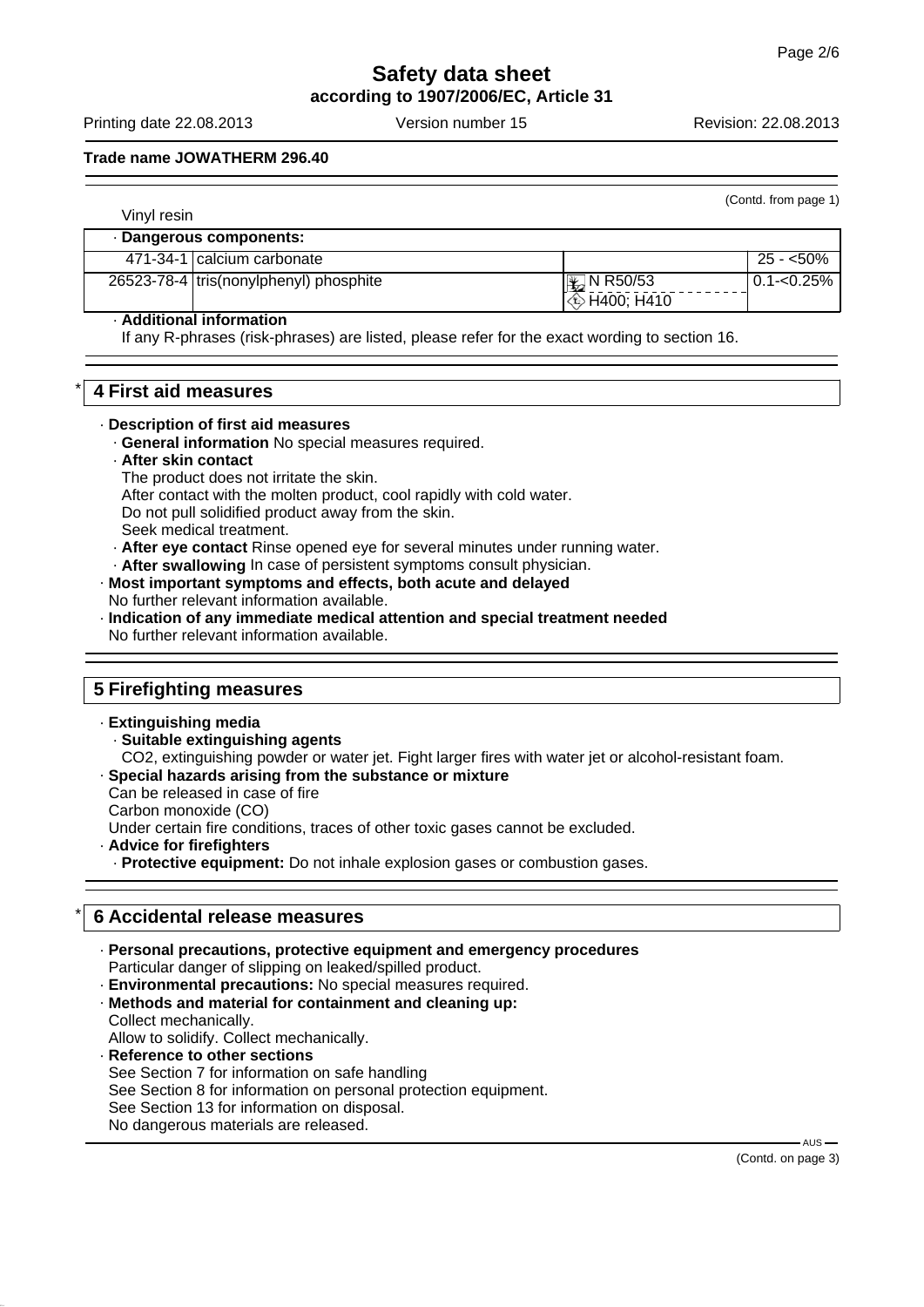**according to 1907/2006/EC, Article 31**

Printing date 22.08.2013 Version number 15 Revision: 22.08.2013

## **Trade name JOWATHERM 296.40**

(Contd. from page 2)

# \* **7 Handling and storage**

· **Precautions for safe handling**

Store in cool, dry place in tightly closed containers.

Ensure that suitable extractors are available on processing machines

· **Information about protection against explosions and fires:** No special measures required.

- · **Conditions for safe storage, including any incompatibilities**
	- · **Storage**
		- · **Requirements to be met by storerooms and containers:** No special requirements.
		- · **Information about storage in one common storage facility:** Not required.
		- · **Further information about storage conditions:** None.
		- · **Storage class** 11

· **Specific end use(s)** No further relevant information available.

# \* **8 Exposure controls/personal protection**

· **Additional information about design of technical systems:** No further data; see item 7.

#### · **Control parameters**

| Components with critical values that require monitoring in the workplace: |  |
|---------------------------------------------------------------------------|--|
|                                                                           |  |

#### **471-34-1 calcium carbonate**

NES () Long-term value: 10 mg/m<sup>3</sup>

· **Additional information:** The lists that were valid during the compilation were used as basis.

#### · **Exposure controls**

· **Additional information about design of technical systems:** No further data; see item 7.

· **Personal protective equipment**

- · **General protective and hygienic measures**
- Standard precautionary measures for handling chemicals are to be observed.
- Avoid skin contact with the liquefied material.
- · **Breathing equipment:** Not necessary if room is well-ventilated.
- · **Protection of hands:** Heat resistant gloves
- · **Material of gloves**
- Leather gloves
- Strong gloves
- · **Penetration time of glove material** No special requirements.

· **Eye protection:** Safety glasses recommended during refilling.

# \* **9 Physical and chemical properties**

| Information on basic physical and chemical properties<br><b>General Information</b> |                                              |                    |
|-------------------------------------------------------------------------------------|----------------------------------------------|--------------------|
| · Appearance:<br>· Form:<br>. Colour:                                               | Solid.<br>According to product specification |                    |
| · Smell:<br>. Odour threshold:                                                      | Characteristic<br>Not determined.            |                    |
| · pH-value:                                                                         | Not applicable.                              |                    |
| Change in condition<br>· Melting point/Melting range:                               | Not determined                               |                    |
|                                                                                     |                                              | (Contd. on page 4) |

 $-AUS -$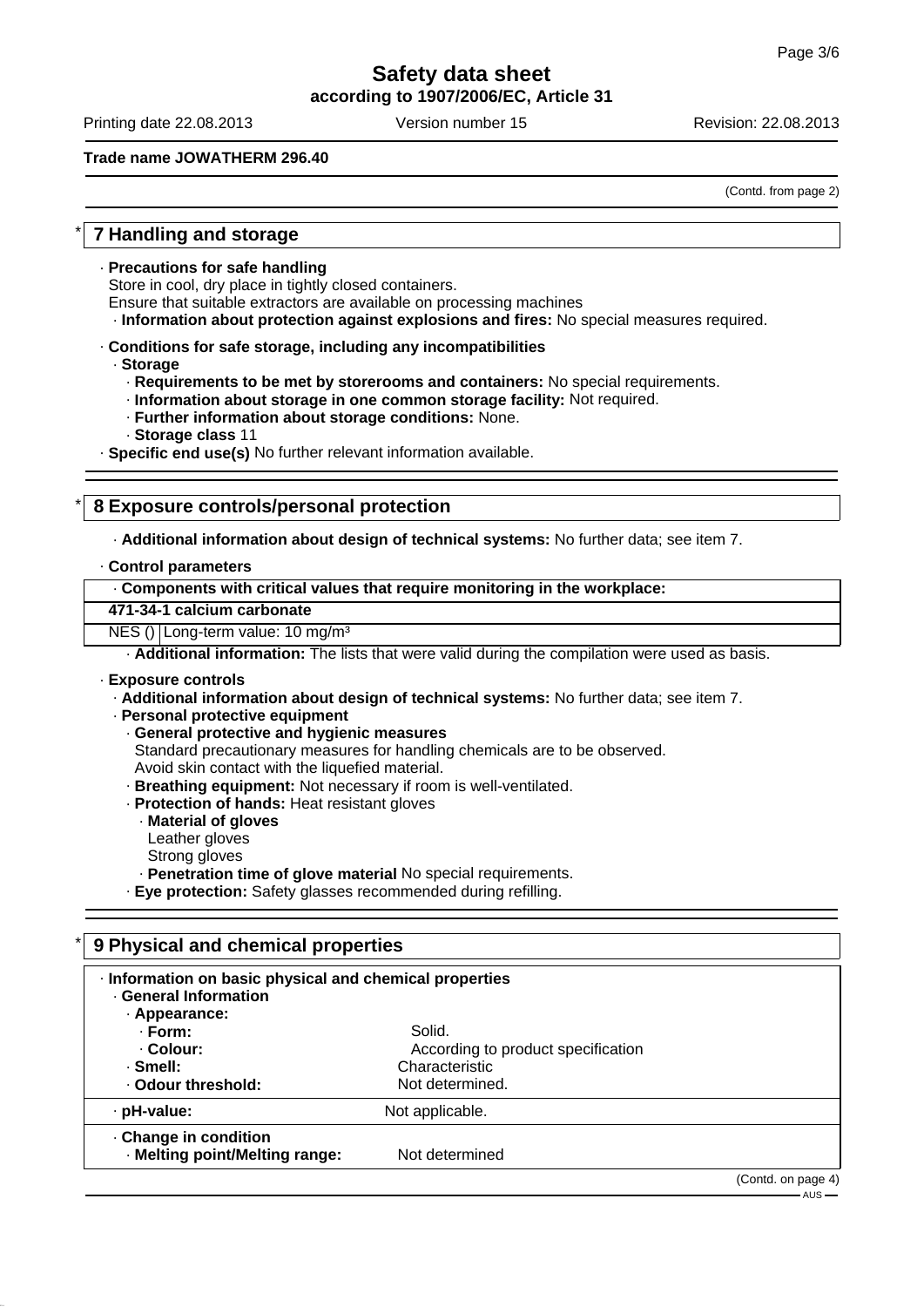# **Safety data sheet according to 1907/2006/EC, Article 31**

Printing date 22.08.2013 Version number 15 Revision: 22.08.2013

**Trade name JOWATHERM 296.40**

|                                                         | (Contd. from page 3)                             |  |
|---------------------------------------------------------|--------------------------------------------------|--|
| · Boiling point/Boiling range:                          | >300 °C                                          |  |
| · Flash point:                                          | >200 °C                                          |  |
| · Inflammability (solid, gaseous)                       | Not determined.                                  |  |
| · Ignition temperature:                                 | 450 °C                                           |  |
| Decomposition temperature:                              | > 220 °C                                         |  |
| · Spontaneous combustion:                               | Product does not undergo spontaneous combustion. |  |
| · Danger of explosion:                                  | Product is not explosive.                        |  |
| Critical values for explosion:                          |                                                  |  |
| · Lower:                                                | Not determined.                                  |  |
| · Upper:                                                | Not determined.                                  |  |
| · Vapour pressure at 20 °C:                             | $0.2$ hPa                                        |  |
| ⋅ Density at 20 °C                                      | 1.45 $g/cm3$                                     |  |
| · Relative density                                      | Not determined.                                  |  |
| · Vapour density                                        | Not applicable.                                  |  |
| · Evaporation rate                                      | Not applicable.                                  |  |
| · Solubility in / Miscibility with                      |                                                  |  |
| · Water:                                                | Unsoluble                                        |  |
| · distribution ratio (n-octanol/water): Not determined. |                                                  |  |
| · Viscosity:                                            |                                                  |  |
| · dynamic:                                              | Not applicable.                                  |  |
| · kinematic:                                            | Not applicable.                                  |  |
| · Solvent content:                                      |                                                  |  |
| · Organic solvents:                                     | $0.0\%$                                          |  |
| Other information                                       | No further relevant information available.       |  |

# **10 Stability and reactivity**

· **Reactivity**

- · **Chemical stability**
	- · **Thermal decomposition / conditions to be avoided:**
	- No decomposition if used according to specifications.

To avoid thermal decomposition do not overheat.

· **Possibility of hazardous reactions** Toxic fumes may be released if heated above the decomposition point No dangerous reactions known

- · **Conditions to avoid** No further relevant information available.
- · **Incompatible materials:** No further relevant information available.
- · **Hazardous decomposition products:** Carbon monoxide
- **Hydrocarbons**
- Ethanoic acid

(Contd. on page 5)

 $-AUS$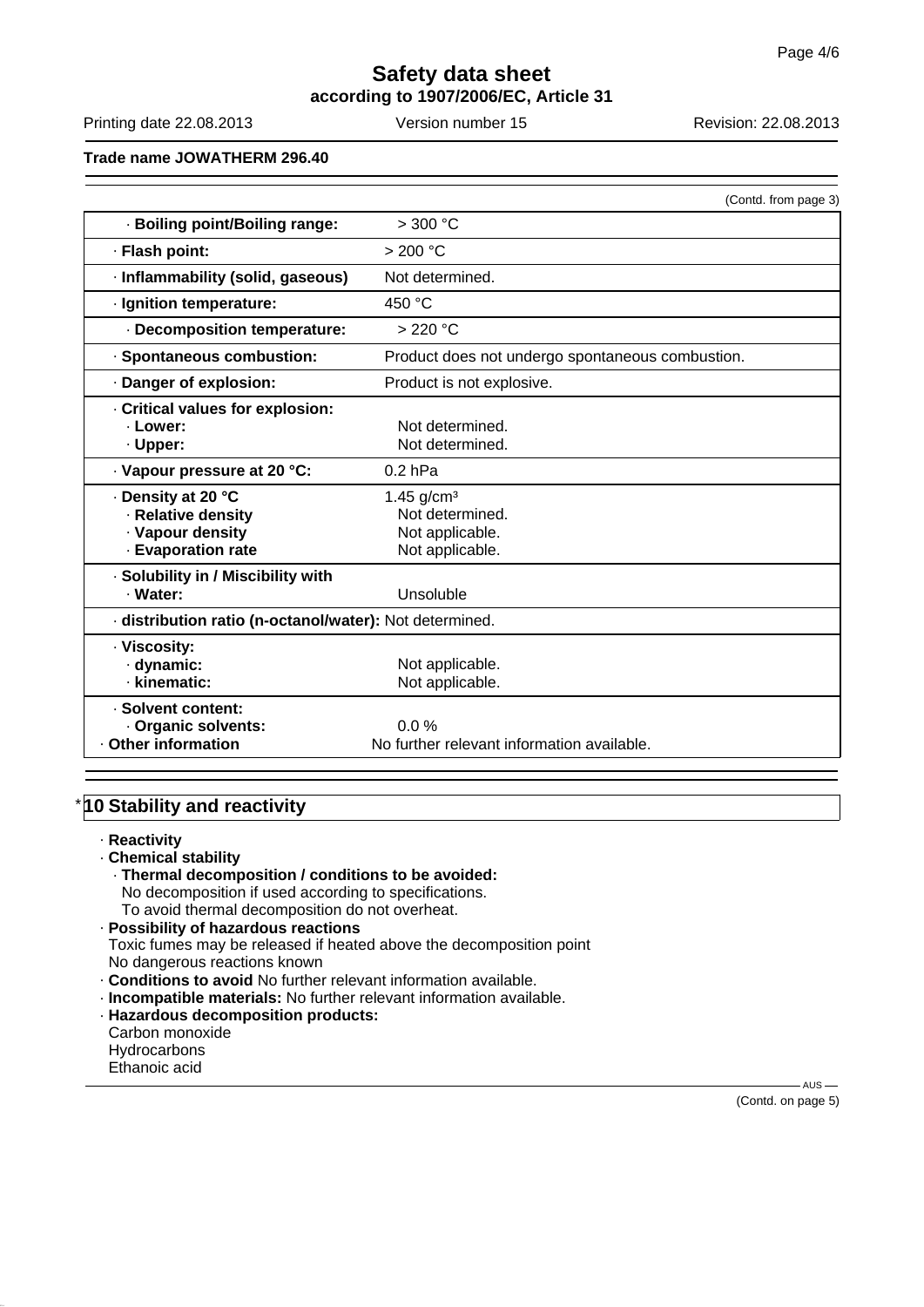**according to 1907/2006/EC, Article 31**

Printing date 22.08.2013 Version number 15 Revision: 22.08.2013

## **Trade name JOWATHERM 296.40**

(Contd. from page 4)

# **11 Toxicological information**

### · **Information on toxicological effects**

- · **Acute toxicity:**
	- · **LD/LC50 values that are relevant for classification:** void
	- · **Primary irritant effect:**
		- · **to the skin:** No irritant effect.
		- · **to the eye:** No irritant effect.

· **Sensitization:** No sensitizing effect known.

#### · **Additional toxicological information:**

The product is not subject to classification according to the calculation method of the General EC Classification Guidelines for Preparations (Directive 1999/45/EC of the European Parliament and of the Council) as issued in the latest version:

When used and handled according to specifications, the product does not have any harmful effects according to our experience and the information provided to us.

# **12 Ecological information**

- · **Toxicity**
- · **Aquatic toxicity:** No further relevant information available.
- · **Persistence and degradability** No further relevant information available.
- · **Bioaccumulative potential** No further relevant information available.
- · **Mobility in soil** No further relevant information available.
	- · **Additional ecological information:**
	- · **General notes:** Generally not hazardous for water.
- · **Results of PBT and vPvB assessment**
	- · **PBT:** Not applicable.
	- · **vPvB:** Not applicable.
- · **Other adverse effects** No further relevant information available.

# **13 Disposal considerations**

· **Waste treatment methods**

· **Recommendation** Smaller quantities can be disposed with household garbage.

# · **European waste catalogue**

08 04 10 waste adhesives and sealants other than those mentioned in 08 04 09

#### · **Uncleaned containers/packaging material:**

· **Recommendation:** Dispose of packaging according to regulations on the disposal of packagings.

| *14 Transport information                           |                |                                   |
|-----------------------------------------------------|----------------|-----------------------------------|
| · UN-Number<br>· ADG, ADN, IMDG, IATA               | not applicable |                                   |
| · UN proper shipping name<br>· ADG, ADN, IMDG, IATA | not applicable |                                   |
| · Transport hazard class(es)                        |                |                                   |
| · ADG, ADN, IMDG, IATA<br>· Class                   | not applicable |                                   |
|                                                     |                | (Contd. on page 6)<br>$-$ AUS $-$ |